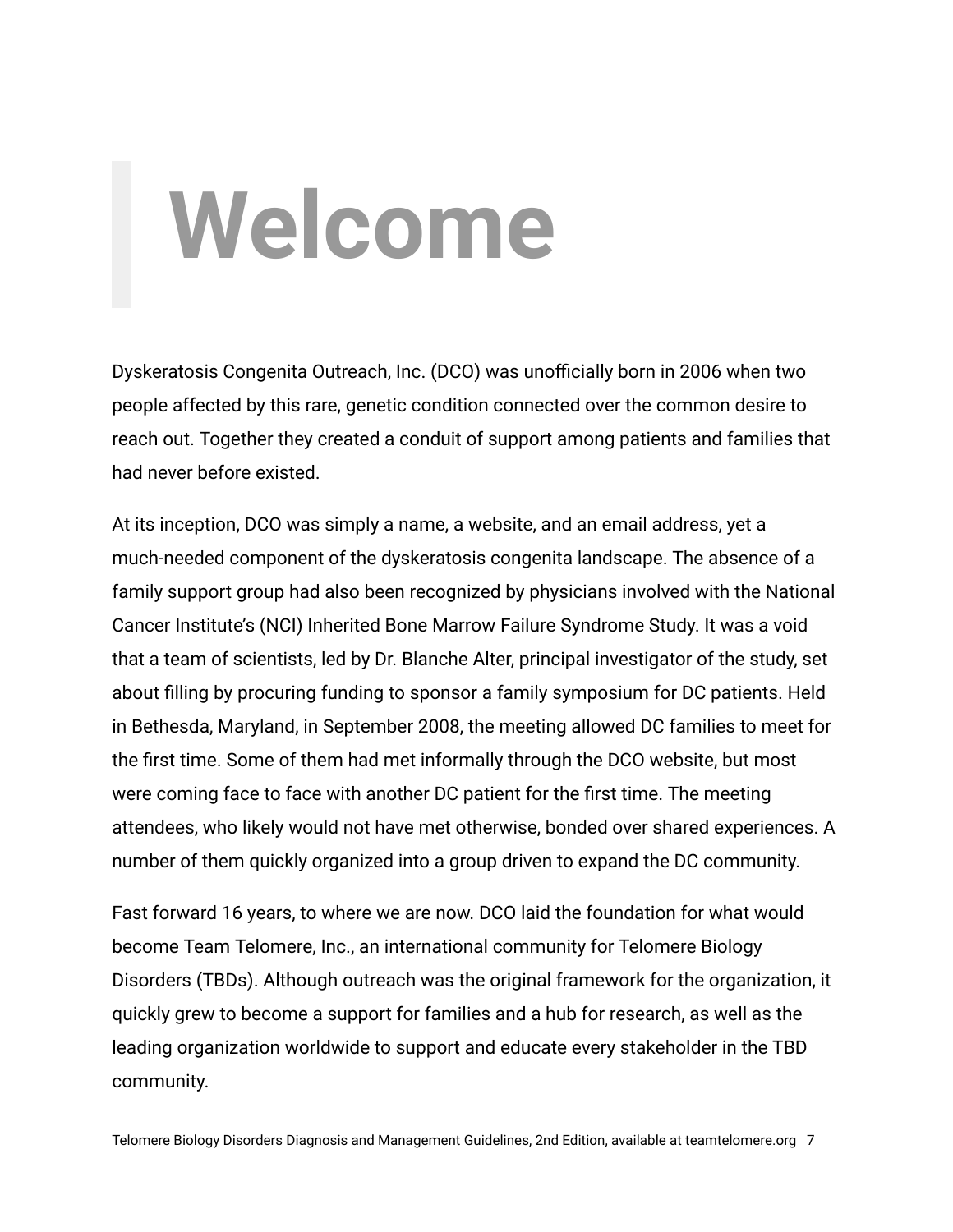To date, Team Telomere has given away thousands of first edition clinical guidelines and 300 care packages to patients in 22 countries. Team Telomere has fundraised over \$400,000 through our annual Million Dollar Bike Ride and has representation in nine countries. In 2021 Team Telomere was selected from over 200 applicants as one of the recipients of the prestigious \$600,000 Rare as One grants from the Chan Zuckerberg Initiative. All of our work over the years has been in support of the foundational mantra of one of Team Telomere's founders, Nancy Cornelius: "You are never alone."

Just as Team Telomere's organization name and focus have evolved over the years, so has our understanding of the underlying disease that unites us: telomere biology disorders. Dyskeratosis congenita is one TBD that will always be a focus for Team Telomere, but many in our community lack the classical mucocutaneous triad characteristic of dyskeratosis congenita and thus do not identify with this terminology. Our patient population spans the very young to the very old and all genders. As evidenced by the length and breadth of these guidelines, virtually any combination of body systems may be affected by this disease, or none at all in some patients. Despite the myriad manifestations, what unites us all lies in our chromosomes. To bridge the gap between our heritage as DCO and our future as Team Telomere, we have chosen to refer to our disease as "DC/TBD" in these guidelines. Although some areas of these guidelines make reference to one or more specific TBDs, our goal is to embrace and provide comprehensive information about all TBDs identified to date and TBDs in general.